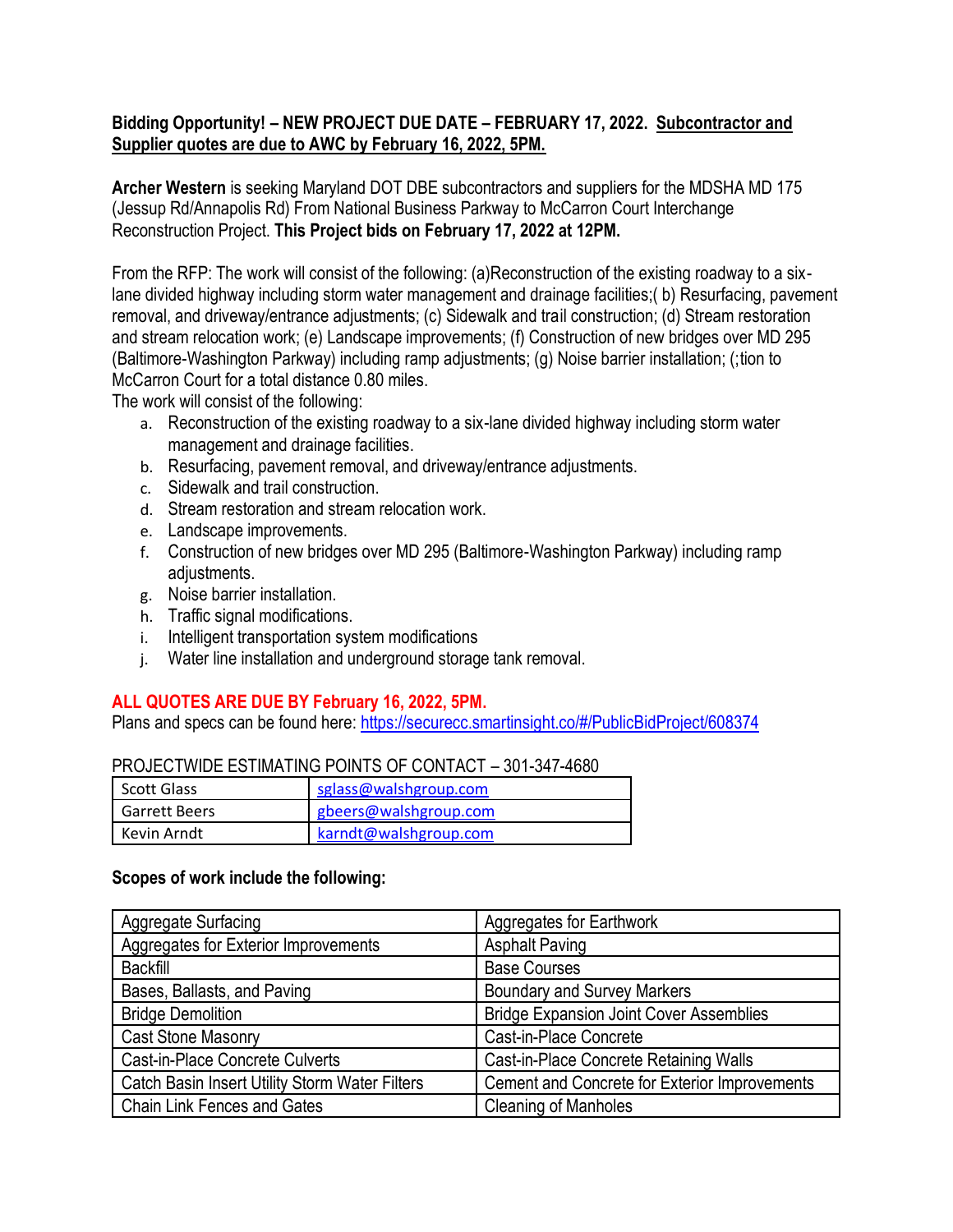| <b>Cleaning of Sewers</b>                               | <b>Clearing and Grubbing</b>                      |
|---------------------------------------------------------|---------------------------------------------------|
| <b>Cold Milling Asphalt Paving</b>                      | <b>Common Work Results for Planting</b>           |
| Compaction                                              | Concrete                                          |
| Concrete Accessories (Dowel Bars & Baskets)             | <b>Concrete Culverts</b>                          |
| <b>Concrete Cutting and Boring</b>                      | <b>Concrete Finishing</b>                         |
| <b>Concrete Form Liners</b>                             | <b>Concrete Forming</b>                           |
| <b>Concrete Forming and Accessories</b>                 | <b>Concrete Paving</b>                            |
| <b>Concrete Paving Joint Sealants</b>                   | Concrete Slip Forming                             |
| <b>Constructed Wetlands</b>                             | <b>Construction Layout</b>                        |
| <b>Construction Surveying</b>                           | <b>Construction Waste Management and Disposal</b> |
| <b>Cranes and Hoists</b>                                | <b>Crushed Stone Surfacing</b>                    |
| Culverts                                                | <b>Curbs and Gutters</b>                          |
| Curbs, Gutters, Sidewalks, and Driveways                | Demolition                                        |
| Dewatering                                              | <b>Diesel Fuel Distribution</b>                   |
| Disinfecting of Water Utility Distribution              | <b>Driven Piles</b>                               |
| Ductile Iron Public Water Utility Distribution Piping   | Dump Trucks                                       |
| <b>Dynamic Pile Load Testing</b>                        | <b>Earth Moving</b>                               |
| Earth Stripping and Stockpiling                         | Electrical                                        |
| <b>Electrical Manholes and Handholes</b>                | <b>Electrical Underground Ducts and Manholes</b>  |
| <b>Electrical Utilities</b>                             | <b>Electrical Utility Poles</b>                   |
| <b>Electrical Utility Transmission and Distribution</b> | Embankments                                       |
| <b>Erosion and Sedimentation Controls</b>               | Excavation                                        |
| <b>Excavation and Fill</b>                              | <b>Excavation Soil Anchors</b>                    |
| <b>Excavation Support and Protection</b>                | <b>Expansion Joint Cover Assemblies</b>           |
| <b>Fences and Gates</b>                                 | <b>Field Offices and Sheds</b>                    |
| Fill                                                    | Fine Grading                                      |
| <b>Finish Grading</b>                                   | <b>Flatbed Trucks</b>                             |
| <b>Flexible Paving</b>                                  | <b>Foundation Performance Instrumentation</b>     |
| Gabions                                                 | Geocomposites                                     |
| Geogrid Layer Separation                                | Geogrid Soil Stabilization                        |
| Geogrids for Earthwork                                  | Geogrids for Exterior Improvements                |
| Geomembranes for Earthwork                              | Geomembranes for Exterior Improvements            |
| Geosynthetic Clay Liners                                | Geosynthetic Soil Stabilization and Layer         |
|                                                         | Separation                                        |
| Geosynthetics for Earthwork                             | Geosynthetics for Exterior Improvements           |
| Geotechnical Instrumentation and Monitoring             | Geotechnical Instrumentation and Monitoring of    |
|                                                         | Earthwork                                         |
| Geotextile Soil Stabilization                           | Geotextiles for Earthwork                         |
| Geotextiles for Exterior Improvements                   | Grading                                           |
| <b>Gravel Drainage Layers</b>                           | <b>Grinding of Concrete Paving</b>                |
|                                                         |                                                   |
| Grooving of Concrete Paving / Decks                     | Grouting                                          |
| Hydro-Mulching                                          | Irrigation                                        |
| <b>Lime Treated Base Courses</b>                        | <b>Liquid Fuel Distribution</b>                   |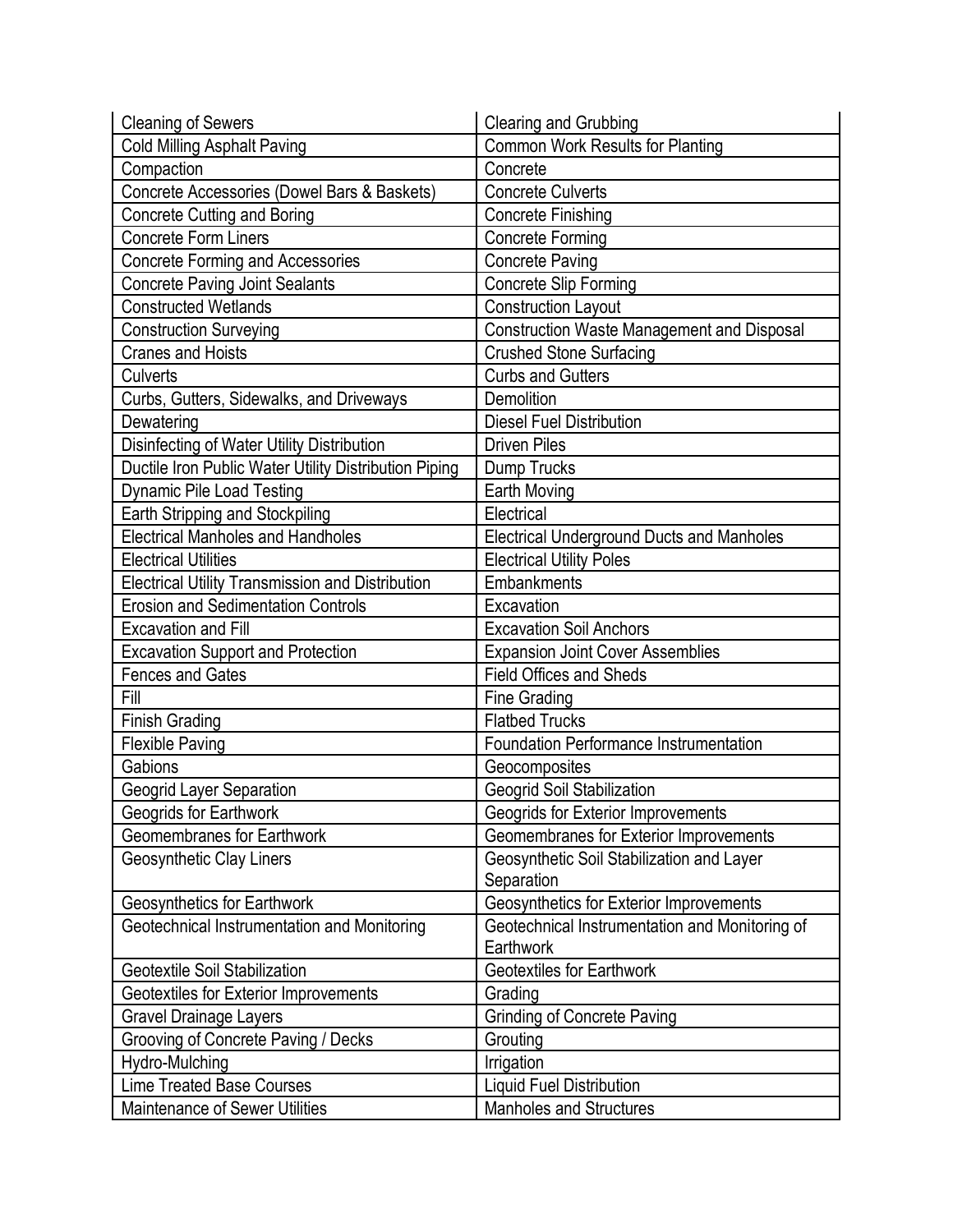| Masonry                                           | <b>Metal Fabrications</b>                        |
|---------------------------------------------------|--------------------------------------------------|
| <b>Metal Railings</b>                             | Milling of Concrete Paving                       |
| Mobile Sweepers/Vacuums                           | Mulching                                         |
| Overhead Medium-Voltage Wiring                    | Paint Removal from Paving                        |
| <b>Pavement Markings</b>                          | <b>Paving Removal</b>                            |
| Paving Removal (Rubbilizing)                      | <b>Pile Load Testing</b>                         |
| Pipe Culverts                                     | Pipe Underdrains                                 |
| <b>Plain Steel Reinforcement Bars</b>             | Planting                                         |
| <b>Planting Beds</b>                              | <b>Planting Soil Mixing</b>                      |
| <b>Plants</b>                                     | Pond Liners                                      |
| <b>Precast Concrete</b>                           | <b>Precast Concrete Culverts</b>                 |
| <b>Public Pipe Culverts</b>                       | <b>Pumped Concrete</b>                           |
| <b>Reinforcement Bars</b>                         | <b>Relining Sewers</b>                           |
| <b>Retaining Walls</b>                            | <b>Rigid Paving</b>                              |
| <b>Rigid Paving Rehabilitation</b>                | Riprap                                           |
| Roadway Subgrade Reshaping                        | Rough Grading                                    |
| Selective Demolition for Earthwork                | Sewer and Manhole Testing                        |
| <b>Sheet Steel Piles</b>                          | Shoring                                          |
| Shoring and Underpinning                          | <b>Shrubs</b>                                    |
| Signage                                           | Site Clearing                                    |
| Site Maintenance                                  | Site Surveys                                     |
| <b>Site Watering for Dust Control</b>             | Slope Protection                                 |
| Sodding                                           | Soil Preparation                                 |
| Soil Reinforcement                                | Soil Stabilization                               |
| Soil Treatment                                    | Soils for Earthwork                              |
| <b>Sound Barriers</b>                             | Special Foundations and Load-Bearing Elements    |
| <b>Spreading and Grading Topsoil</b>              | <b>Steel H Piles</b>                             |
| <b>Steel Piles</b>                                | Steel Ribs and Lagging                           |
| Storm Drainage Manholes, Frames, and Covers       | <b>Storm Drainage Structures</b>                 |
| <b>Storm Drainage Utilities</b>                   | <b>Storm Drainage Water Detention Structures</b> |
| Storm Drainage Water Retention Structures         | <b>Storm Utility Drainage Piping</b>             |
| <b>Storm Utility Water Drains</b>                 | Structural Cast-in-Place Concrete Forming        |
| <b>Structural Excavation for Minor Structures</b> | <b>Structural Steel for Bridges</b>              |
| Subdrainage                                       | Subgrade Preparation                             |
| <b>Temporary Environmental Controls</b>           | <b>Temporary Erosion and Sediment Control</b>    |
| <b>Temporary Fencing</b>                          | <b>Temporary Storm Water Pollution Control</b>   |
| <b>Temporary Tree and Plant Protection</b>        | <b>Topsoil Placement and Grading</b>             |
| <b>Topsoil Stripping and Stockpiling</b>          | <b>Traffic Control</b>                           |
| <b>Traffic Signage</b>                            | Tree and Shrub Preservation                      |
| <b>Trees</b>                                      | Trenching                                        |
| <b>Trenching and Backfilling</b>                  | <b>Trenchless Utility Installation</b>           |
| <b>Turf and Grasses</b>                           | TV Inspection of Sewer Pipelines                 |
| Underground Medium-Voltage Wiring                 | Underwater Medium-Voltage Wiring                 |